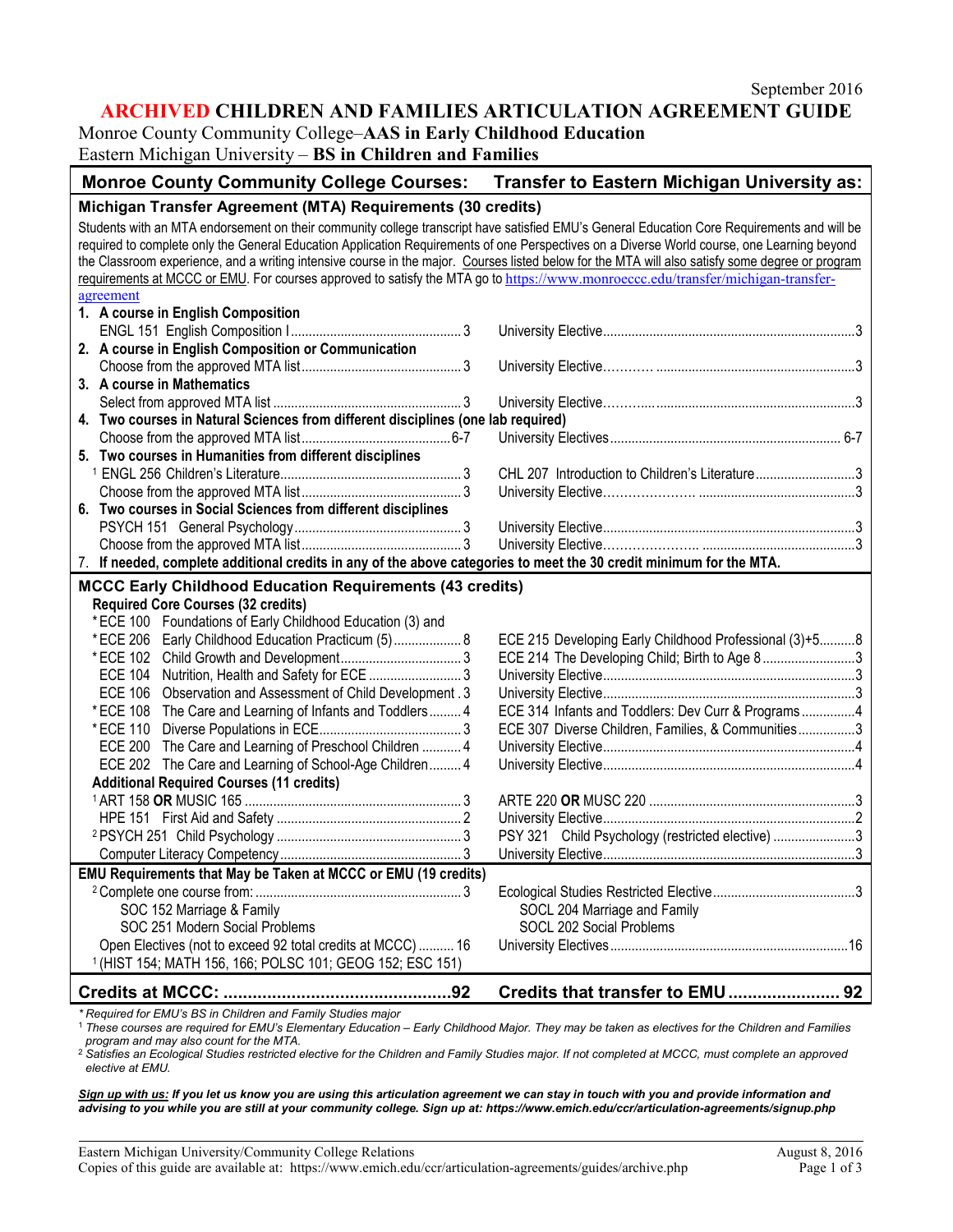## **ARCHIVED CHILDREN AND FAMILIES ARTICULATION AGREEMENT GUIDE** Monroe County Community College–**AAS in Early Childhood Education** Eastern Michigan University – **BS in Children and Families**

| <b>Completion of</b>                                                                                                                                                                                                                                                                                                                                                      | <b>Sample Sequence for completing this program:</b>                                                                                                                                                                                                                                      |
|---------------------------------------------------------------------------------------------------------------------------------------------------------------------------------------------------------------------------------------------------------------------------------------------------------------------------------------------------------------------------|------------------------------------------------------------------------------------------------------------------------------------------------------------------------------------------------------------------------------------------------------------------------------------------|
| <b>Children and Families Major at EMU</b>                                                                                                                                                                                                                                                                                                                                 | Courses may not be offered every semester.                                                                                                                                                                                                                                               |
| $(32$ Hours)<br><b>Major Requirements</b><br><b>Required Courses (22 hours)</b>                                                                                                                                                                                                                                                                                           | Schedule an appointment with the Children and Families<br>faculty advisor to develop a plan of study.                                                                                                                                                                                    |
| <b>ECE 302</b><br>Child Centered Teaching & Learning 3<br><b>ECE 303</b><br>Implementing the Curriculum - Practicum  3<br><b>ECE 341</b><br>Assessment of the Young Child 3<br><b>ECE 342</b><br>Intentional Teaching in the Content Areas  3<br><b>ECE 343</b><br>Advocacy, Leadership, & Administration 3<br><b>ECE 451</b><br>Inclusive Classroom in Early Childhood 3 | <b>Fall Semester</b><br>$(9 \text{ credits})$<br><b>ECE 302</b><br>Child Centered Teaching & Learning3<br><b>ECE 303</b><br>Intro Inclusion & Disability Studies Div Socty3<br><b>SPGN 251</b>                                                                                           |
| <sup>1</sup> ECE 488L4<br>Internship in Early Childhood Education  4<br><b>Ecological Studies (10 hours)</b><br>EDPS 322 Human Development and Learning  4<br><sup>2</sup> SPGN 251 Intro Inclusion & Disability Studies Div Socty 3<br>SOFD 328W Schools in a Multicultural Society 3                                                                                    | <b>Winter Semester</b><br>$(13 \text{ credits})$<br>Assessment of the Young Child3<br><b>ECE 341</b><br><b>ECE 342</b><br>Intentional Teaching in the Content Areas3<br><b>ECE 343</b><br>Advocacy, Leadership, & Administration3<br><b>EDPS 322</b><br>Human Development and Learning 4 |
|                                                                                                                                                                                                                                                                                                                                                                           | <b>Fall Semester</b><br>$(10 \text{ credits})$<br>Inclusive Classroom in Early Childhood3<br><b>ECE 451</b><br>ECE 488L4 Internship in Early Childhood Education 4<br>SOFD 328W Schools in a Multicultural Society3                                                                      |
| <sup>1</sup> Satisfies EMU's Learning beyond the Classroom requirement.<br><sup>2</sup> Satisfies EMU's Perspectives on a Diverse World Requirement.<br>* If 92 credits are not transferred, additional courses must be<br>completed at EMU to satisfy the requirement for a minimum of 124<br>total credits to graduate.                                                 |                                                                                                                                                                                                                                                                                          |
| NOTE: Requirements that are not transferred, must be completed<br>at EMU.                                                                                                                                                                                                                                                                                                 |                                                                                                                                                                                                                                                                                          |